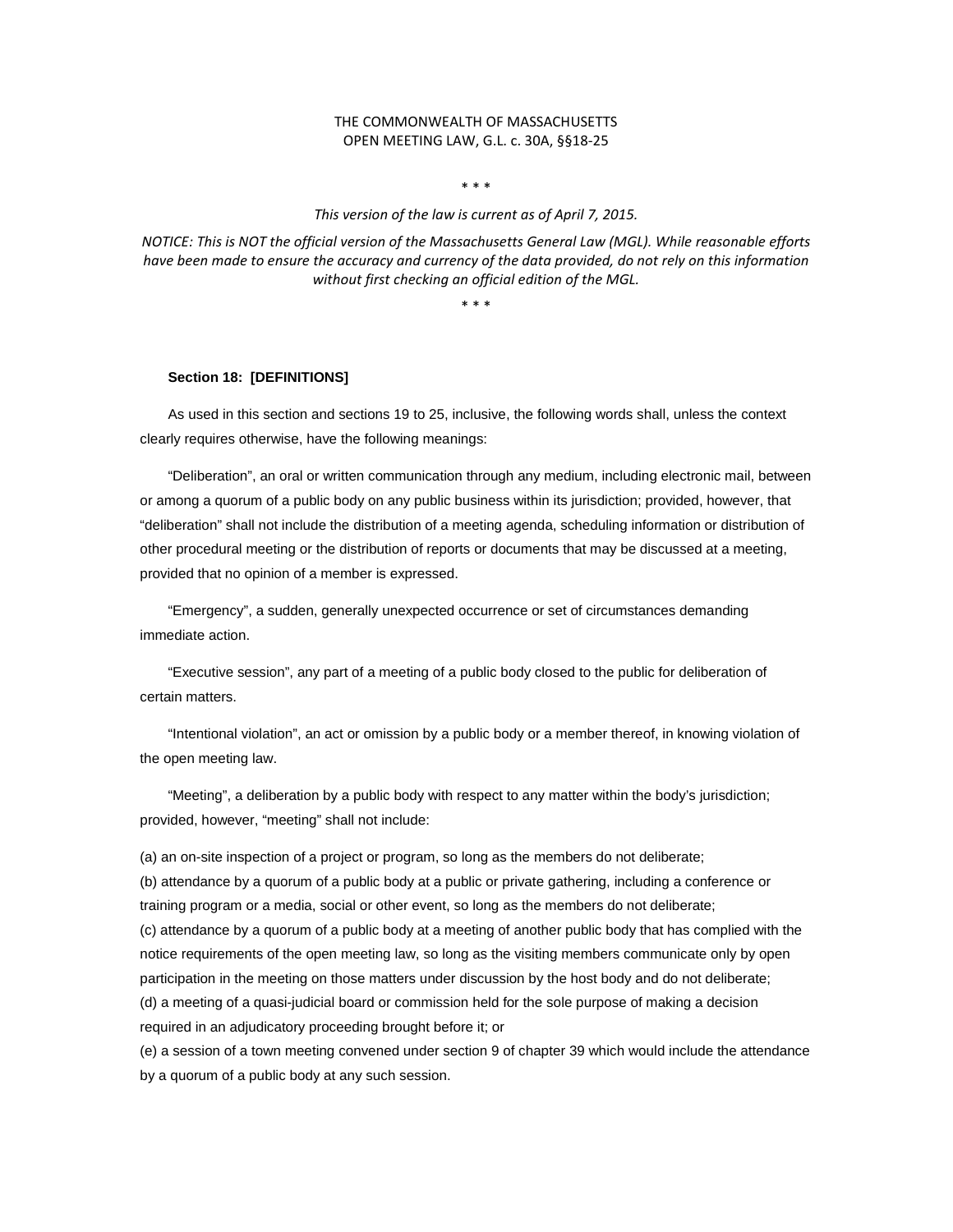"Minutes", the written report of a meeting created by a public body required by subsection (a) of section 22 and section 5A of chapter 66.

"Open meeting law", sections 18 to 25, inclusive.

"Post notice", to display conspicuously the written announcement of a meeting either in hard copy or electronic format.

"Preliminary screening", the initial stage of screening applicants conducted by a committee or subcommittee of a public body solely for the purpose of providing to the public body a list of those applicants qualified for further consideration or interview.

"Public body", a multiple-member board, commission, committee or subcommittee within the executive or legislative branch or within any county, district, city, region or town, however created, elected, appointed or otherwise constituted, established to serve a public purpose; provided, however, that the governing board of a local housing, redevelopment or other similar authority shall be deemed a local public body; provided, further, that the governing board or body of any other authority established by the general court to serve a public purpose in the commonwealth or any part thereof shall be deemed a state public body; provided, further, that "public body" shall not include the general court or the committees or recess commissions thereof, bodies of the judicial branch or bodies appointed by a constitutional officer solely for the purpose of advising a constitutional officer and shall not include the board of bank incorporation or the policyholders protective board; and provided further, that a subcommittee shall include any multiple-member body created to advise or make recommendations to a public body.

"Quorum", a simple majority of the members of the public body, unless otherwise provided in a general or special law, executive order or other authorizing provision.

# **Section 19. [Division of Open Government; Open Meeting Law Training; Open Meeting Law Advisory Commission; Annual Report]**

(a) There shall be in the department of the attorney general a division of open government under the direction of a director of open government. The attorney general shall designate an assistant attorney general as the director of the open government division. The director may appoint and remove, subject to the approval of the attorney general, such expert, clerical and other assistants as the work of the division may require. The division shall perform the duties imposed upon the attorney general by the open meeting law, which may include participating, appearing and intervening in any administrative and judicial proceedings pertaining to the enforcement of the open meeting law. For the purpose of such participation, appearance, intervention and training authorized by this chapter the attorney general may expend such funds as may be appropriated therefor.

(b) The attorney general shall create and distribute educational materials and provide training to public bodies in order to foster awareness and compliance with the open meeting law. Open meeting law training may include, but shall not be limited to, instruction in: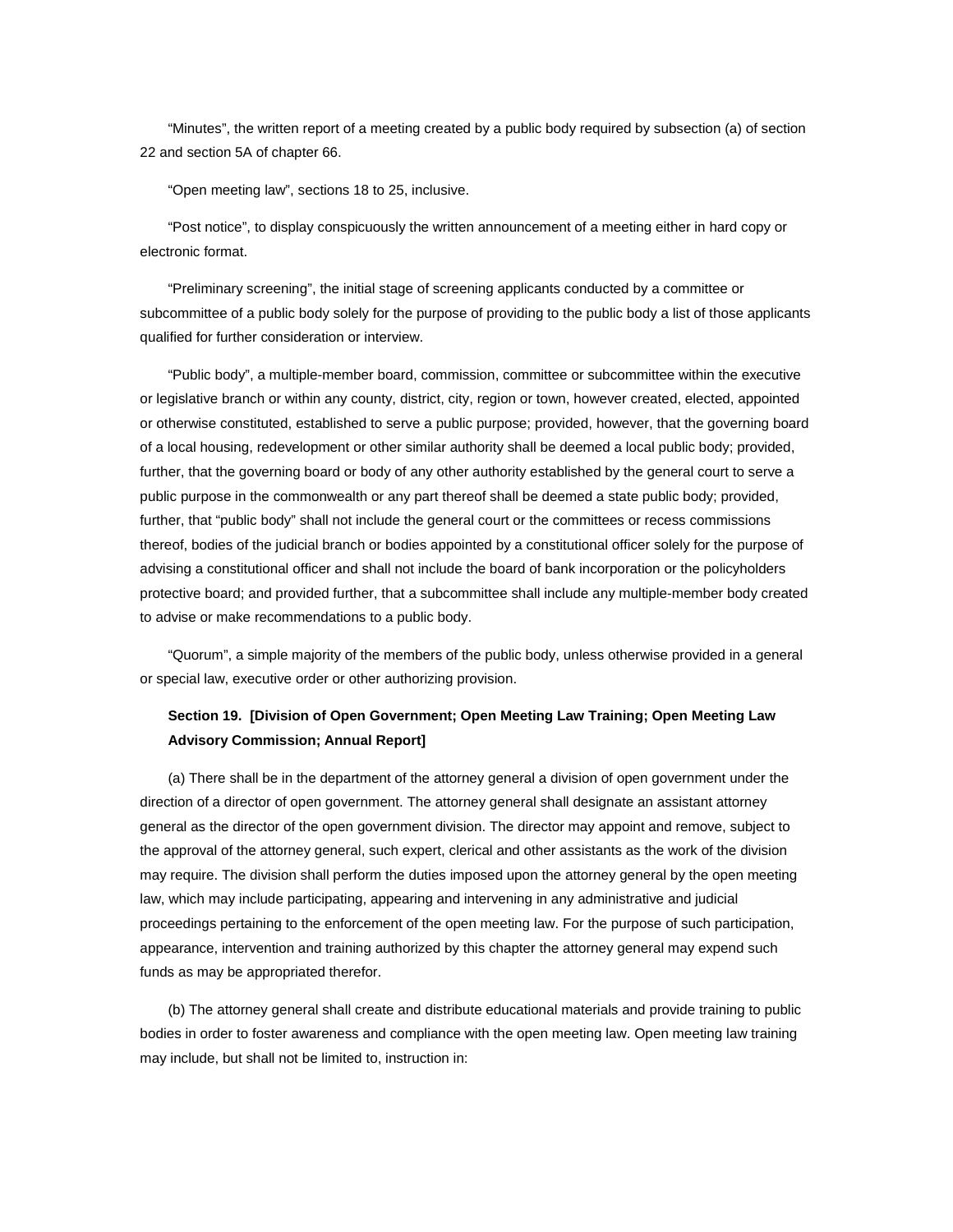- (1) the general background of the legal requirements for the open meeting law;
- (2) applicability of sections 18 to 25, inclusive, to governmental bodies;
- (3) the role of the attorney general in enforcing the open meeting law; and
- (4) penalties and other consequences for failure to comply with this chapter.

(c) There shall be an open meeting law advisory commission. The commission shall consist of 5 members, 2 of whom shall be the chairmen of the joint committee on state administration and regulatory oversight; 1 of whom shall be the president of the Massachusetts Municipal Association or his designee; 1 of whom shall be the president of the Massachusetts Newspaper Publishers Association or his designee; and 1 of whom shall be the attorney general or his designee.

The commission shall review issues relative to the open meeting law and shall submit to the attorney general recommendations for changes to the regulations, trainings, and educational initiatives relative to the open meeting law as it deems necessary and appropriate.

(d) The attorney general shall, not later than January 31, file annually with the commission a report providing information on the enforcement of the open meeting law during the preceding calendar year. The report shall include, but not be limited to:

(1) the number of open meeting law complaints received by the attorney general;

(2) the number of hearings convened as the result of open meeting law complaints by the attorney general;

(3) a summary of the determinations of violations made by the attorney general;

(4) a summary of the orders issued as the result of the determination of an open meeting law violation by the attorney general;

(5) an accounting of the fines obtained by the attorney general as the result of open meeting law enforcement actions;

(6) the number of actions filed in superior court seeking relief from an order of the attorney general; and

(7) any additional information relevant to the administration and enforcement of the open meeting law that the attorney general deems appropriate.

# **Section 20. [Meetings of a Public Body to be Open to the Public; Notice of Meeting; Remote Participation; Recording and Transmission of Meeting; Removal of Persons for Disruption of Proceedings]**

(a) Except as provided in section 21, all meetings of a public body shall be open to the public.

(b) Except in an emergency, in addition to any notice otherwise required by law, a public body shall post notice of every meeting at least 48 hours prior to such meeting, excluding Saturdays, Sundays and legal holidays. In an emergency, a public body shall post notice as soon as reasonably possible prior to such meeting. Notice shall be printed in a legible, easily understandable format and shall contain the date, time and place of such meeting and a listing of topics that the chair reasonably anticipates will be discussed at the meeting.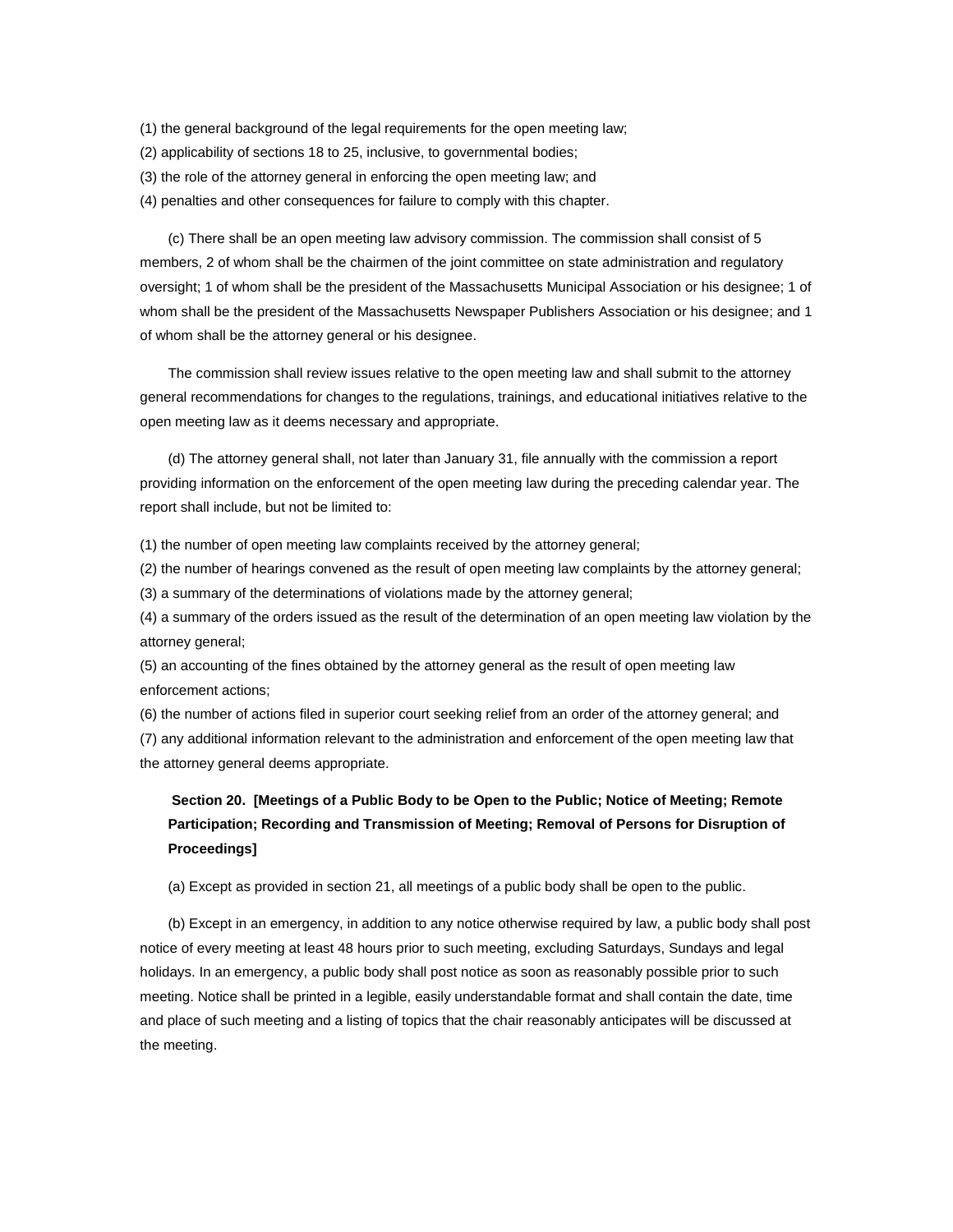(c) For meetings of a local public body, notice shall be filed with the municipal clerk and posted in a manner conspicuously visible to the public at all hours in or on the municipal building in which the clerk's office is located.

For meetings of a regional or district public body, notice shall be filed and posted in each city or town within the region or district in the manner prescribed for local public bodies. For meetings of a regional school district, the secretary of the regional school district committee shall be considered to be its clerk and shall file notice with the clerk of each city or town within such district and shall post the notice in the manner prescribed for local public bodies. For meetings of a county public body, notice shall be filed in the office of the county commissioners and a copy of the notice shall be publicly posted in a manner conspicuously visible to the public at all hours in such place or places as the county commissioners shall designate for the purpose.

For meetings of a state public body, notice shall be filed with the attorney general by posting on a website under the procedures established for this purpose and a duplicate copy of the notice shall be filed with the regulations division of the state secretary's office.

The attorney general may prescribe or approve alternative methods of notice where the attorney general determines the alternative methods will afford more effective notice to the public.

(d) The attorney general may by regulation or letter ruling, authorize remote participation by members of a public body not present at the meeting location; provided, however, that the absent members and all persons present at the meeting location are clearly audible to each other; and provided, further, that a quorum of the body, including the chair, are present at the meeting location. The authorized members may vote and shall not be deemed absent for the purposes of section 23D of chapter 39.

(e) A local commission on disability may by majority vote of the commissioners at a regular meeting permit remote participation applicable to a specific meeting or generally to all of the commission's meetings; provided, however, that the commission shall comply with all other requirements of law and regulation.

(f) After notifying the chair of the public body, any person may make a video or audio recording of an open session of a meeting of a public body, or may transmit the meeting through any medium, subject to reasonable requirements of the chair as to the number, placement and operation of equipment used so as not to interfere with the conduct of the meeting. At the beginning of the meeting the chair shall inform other attendees of any recordings.

(g) No person shall address a meeting of a public body without permission of the chair, and all persons shall, at the request of the chair, be silent. No person shall disrupt the proceedings of a meeting of a public body. If, after clear warning from the chair, a person continues to disrupt the proceedings, the chair may order the person to withdraw from the meeting and if the person does not withdraw, the chair may authorize a constable or other officer to remove the person from the meeting.

(h) Within 2 weeks of qualification for office, all persons serving on a public body shall certify, on a form prescribed by the attorney general, the receipt of a copy of the open meeting law, regulations promulgated under section 25 and a copy of the educational materials prepared by the attorney general explaining the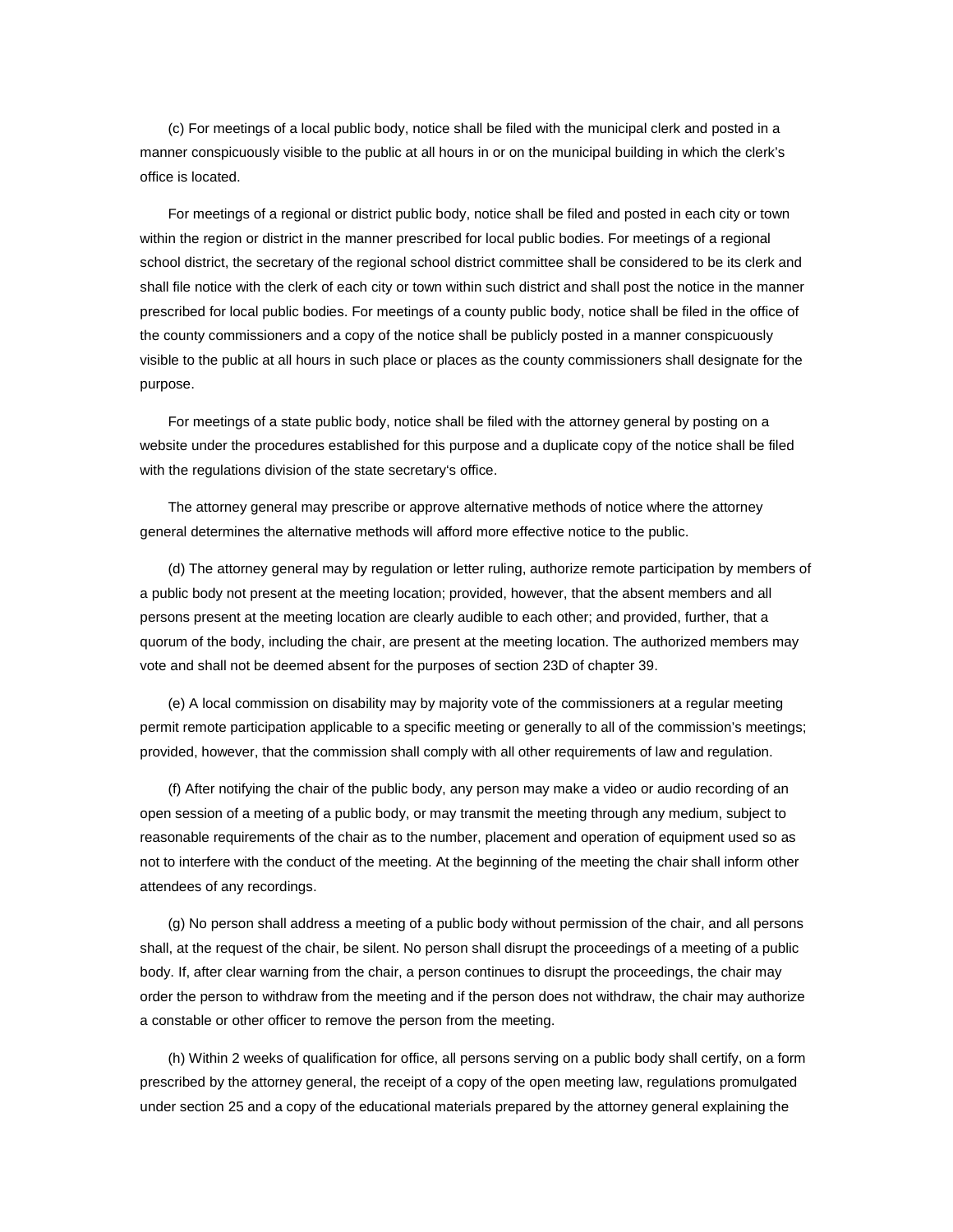open meeting law and its application pursuant to section 19. Unless otherwise directed or approved by the attorney general, the appointing authority, city or town clerk or the executive director or other appropriate administrator of a state or regional body, or their designees, shall obtain certification from each person upon entering service and shall retain it subject to the applicable records retention schedule where the body maintains its official records. The certification shall be evidence that the member of a public body has read and understands the requirements of the open meeting law and the consequences of violating it.

### **Section 21. [EXECUTIVE SESSIONS]**

(a) A public body may meet in executive session only for the following purposes:

1. To discuss the reputation, character, physical condition or mental health, rather than professional competence, of an individual, or to discuss the discipline or dismissal of, or complaints or charges brought against, a public officer, employee, staff member or individual. The individual to be discussed in such executive session shall be notified in writing by the public body at least 48 hours prior to the proposed executive session; provided, however, that notification may be waived upon written agreement of the parties. A public body shall hold an open session if the individual involved requests that the session be open. If an executive session is held, such individual shall have the following rights:

i. to be present at such executive session during deliberations which involve that individual; ii. to have counsel or a representative of his own choosing present and attending for the purpose of advising the individual and not for the purpose of active participation in the executive session; iii. to speak on his own behalf; and

iv. to cause an independent record to be created of said executive session by audio-recording or transcription, at the individual's expense.

The rights of an individual set forth in this paragraph are in addition to the rights that he may have from any other source, including, but not limited to, rights under any laws or collective bargaining agreements and the exercise or non-exercise of the individual rights under this section shall not be construed as a waiver of any rights of the individual.

2. To conduct strategy sessions in preparation for negotiations with nonunion personnel or to conduct collective bargaining sessions or contract negotiations with nonunion personnel;

3. To discuss strategy with respect to collective bargaining or litigation if an open meeting may have a detrimental effect on the bargaining or litigating position of the public body and the chair so declares;

4. To discuss the deployment of security personnel or devices, or strategies with respect thereto;

5. To investigate charges of criminal misconduct or to consider the filing of criminal complaints;

6. To consider the purchase, exchange, lease or value of real property if the chair declares that an open meeting may have a detrimental effect on the negotiating position of the public body;

7. To comply with, or act under the authority of, any general or special law or federal grant-in-aid requirements;

8. To consider or interview applicants for employment or appointment by a preliminary screening committee if the chair declares that an open meeting will have a detrimental effect in obtaining qualified applicants;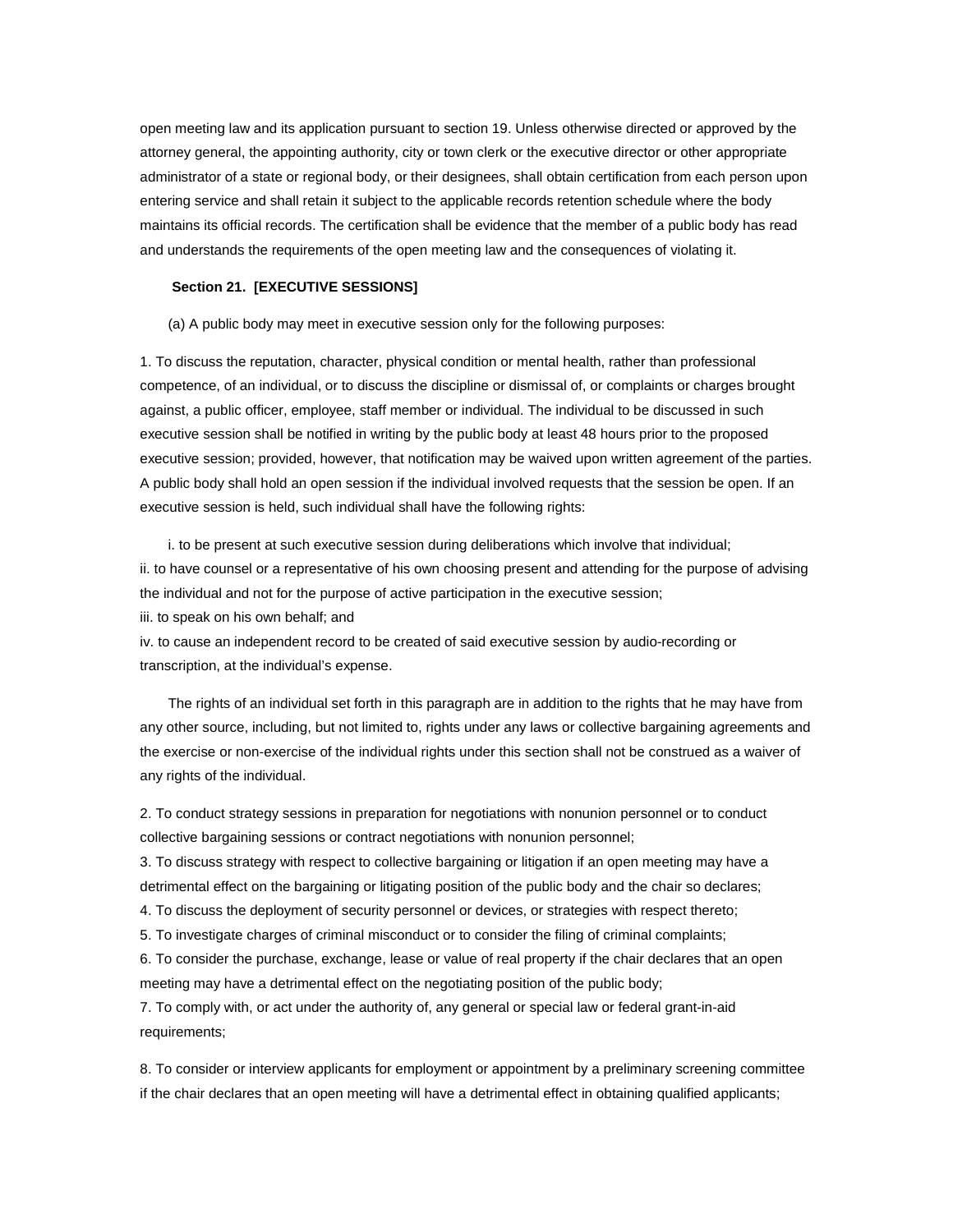provided, however, that this clause shall not apply to any meeting, including meetings of a preliminary screening committee, to consider and interview applicants who have passed a prior preliminary screening; 9. To meet or confer with a mediator, as defined in section 23C of chapter 233, with respect to any litigation or decision on any public business within its jurisdiction involving another party, group or entity, provided that:

(i) any decision to participate in mediation shall be made in an open session and the parties, issues involved and purpose of the mediation shall be disclosed; and (ii) no action shall be taken by any public body with respect to those issues which are the subject of the mediation without deliberation and approval for such action at an open session; or

10. To discuss trade secrets or confidential, competitively-sensitive or other proprietary information provided in the course of activities conducted by a governmental body as an energy supplier under a license granted by the department of public utilities pursuant to section 1F of chapter 164, in the course of activities conducted as a municipal aggregator under section 134 of said chapter 164 or in the course of activities conducted by a cooperative consisting of governmental entities organized pursuant to section 136 of said chapter 164, when such governmental body, municipal aggregator or cooperative determines that such disclosure will adversely affect its ability to conduct business in relation to other entities making, selling or distributing electric power and energy.

(b) A public body may meet in closed session for 1 or more of the purposes enumerated in subsection (a) provided that:

1. the body has first convened in an open session pursuant to section 21;

2. a majority of members of the body have voted to go into executive session and the vote of each member is recorded by roll call and entered into the minutes;

3. before the executive session, the chair shall state the purpose for the executive session, stating all subjects that may be revealed without compromising the purpose for which the executive session was called;

4. the chair shall publicly announce whether the open session will reconvene at the conclusion of the executive session; and

5. accurate records of the executive session shall be maintained pursuant to section 23.

#### **Section 22. [Meeting Minutes; Records]**

(a) A public body shall create and maintain accurate minutes of all meetings, including executive sessions, setting forth the date, time and place, the members present or absent, a summary of the discussions on each subject, a list of documents and other exhibits used at the meeting, the decisions made and the actions taken at each meeting, including the record of all votes.

(b) No vote taken at an open session shall be by secret ballot. Any vote taken at an executive session shall be recorded by roll call and entered into the minutes.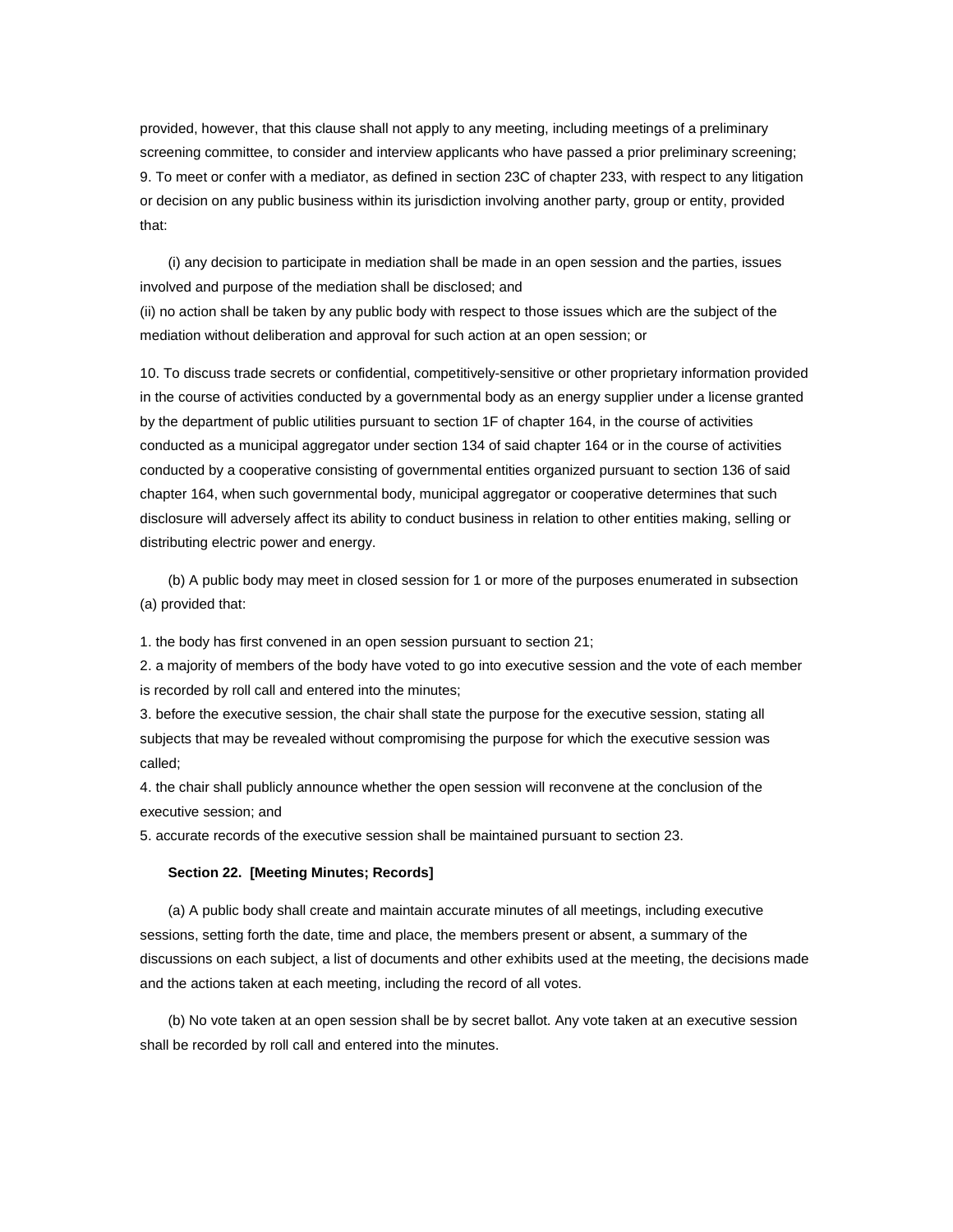(c) Minutes of all open sessions shall be created and approved in a timely manner. The minutes of an open session, if they exist and whether approved or in draft form, shall be made available upon request by any person within 10 days.

(d) Documents and other exhibits, such as photographs, recordings or maps, used by the body at an open or executive session shall, along with the minutes, be part of the official record of the session.

(e) The minutes of any open session, the notes, recordings or other materials used in the preparation of such minutes and all documents and exhibits used at the session, shall be public records in their entirety and not exempt from disclosure pursuant to any of the exemptions under clause Twenty-sixth of section 7 of chapter 4. Notwithstanding this paragraph, the following materials shall be exempt from disclosure to the public as personnel information: (1) materials used in a performance evaluation of an individual bearing on his professional competence, provided they were not created by the members of the body for the purposes of the evaluation; and (2) materials used in deliberations about employment or appointment of individuals, including applications and supporting materials; provided, however, that any resume submitted by an applicant shall not be exempt.

(f) The minutes of any executive session, the notes, recordings or other materials used in the preparation of such minutes and all documents and exhibits used at the session, may be withheld from disclosure to the public in their entirety under subclause (a) of clause Twenty-sixth of section 7 of chapter 4, as long as publication may defeat the lawful purposes of the executive session, but no longer; provided, however, that the executive session was held in compliance with section 21.

When the purpose for which a valid executive session was held has been served, the minutes, preparatory materials and documents and exhibits of the session shall be disclosed unless the attorneyclient privilege or 1 or more of the exemptions under said clause Twenty-sixth of said section 7 of said chapter 4 apply to withhold these records, or any portion thereof, from disclosure.

For purposes of this subsection, if an executive session is held pursuant to clause (2) or (3) of subsections (a) of section 21, then the minutes, preparatory materials and documents and exhibits used at the session may be withheld from disclosure to the public in their entirety, unless and until such time as a litigating, negotiating or bargaining position is no longer jeopardized by such disclosure, at which time they shall be disclosed unless the attorney-client privilege or 1 or more of the exemptions under said clause Twenty-sixth of said section 7 of said chapter 4 apply to withhold these records, or any portion thereof, from disclosure.

(g)(1) The public body, or its chair or designee, shall, at reasonable intervals, review the minutes of executive sessions to determine if the provisions of this subsection warrant continued non-disclosure. Such determination shall be announced at the body's next meeting and such announcement shall be included in the minutes of that meeting.

(2) Upon request by any person to inspect or copy the minutes of an executive session or any portion thereof, the body shall respond to the request within 10 days following receipt and shall release any such minutes not covered by an exemption under subsection (f); provided, however, that if the body has not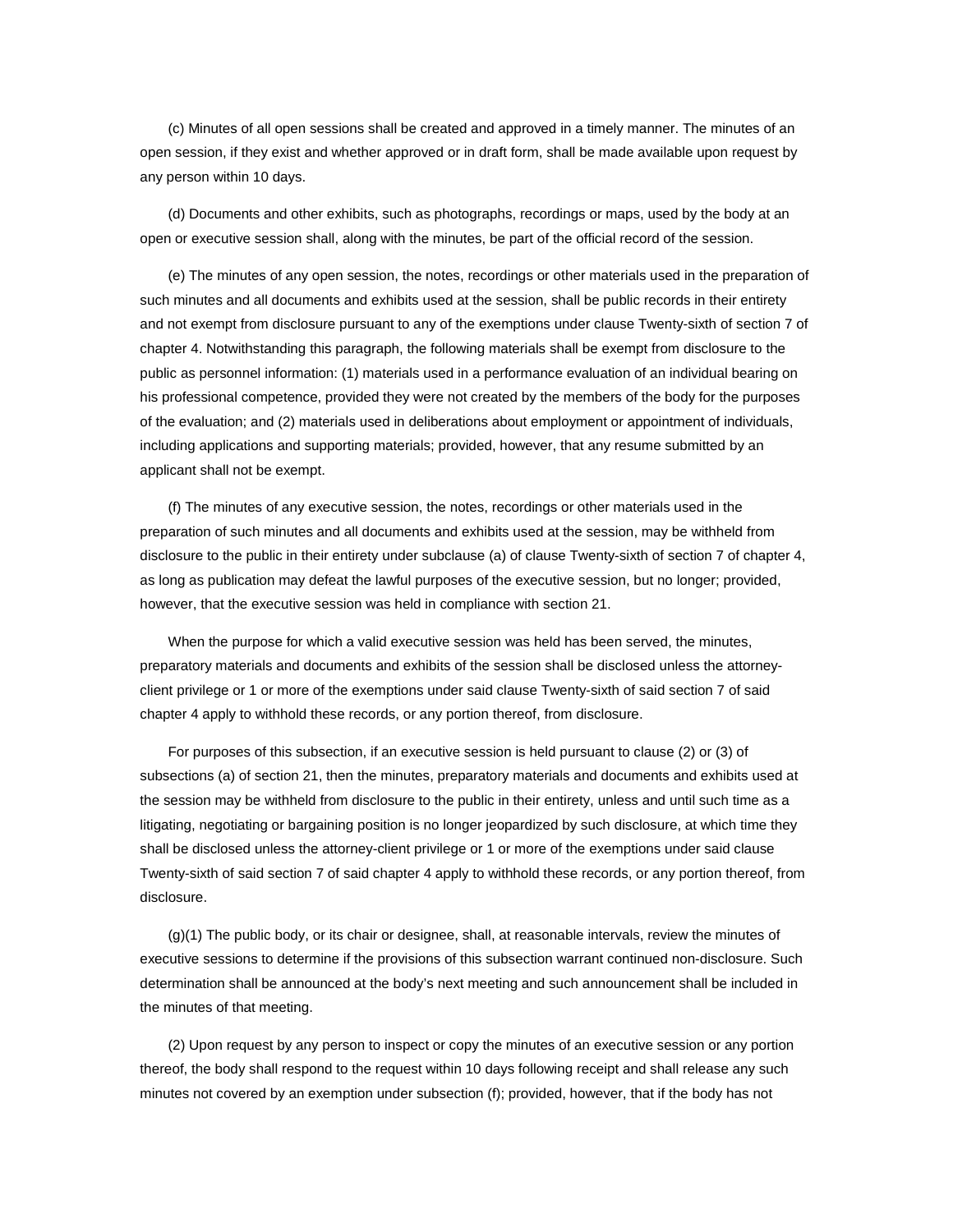performed a review pursuant to paragraph (1), the public body shall perform the review and release the nonexempt minutes, or any portion thereof, not later than the body's next meeting or 30 days, whichever first occurs. A public body shall not assess a fee for the time spent in its review.

#### **Section 23. [Enforcement of Open Meeting Law; Complaints; Hearings; Civil Actions]**

(a) Subject to appropriation, the attorney general shall interpret and enforce the open meeting law.

(b) At least 30 days prior to the filing of a complaint with the attorney general, the complainant shall file a written complaint with the public body, setting forth the circumstances which constitute the alleged violation and giving the body an opportunity to remedy the alleged violation; provided, however, that such complaint shall be filed within 30 days of the date of the alleged violation. The public body shall, within 14 business days of receipt of a complaint, send a copy of the complaint to the attorney general and notify the attorney general of any remedial action taken. Any remedial action taken by the public body in response to a complaint under this subsection shall not be admissible as evidence against the public body that a violation occurred in any later administrative or judicial proceeding relating to such alleged violation. The attorney general may authorize an extension of time to the public body for the purpose of taking remedial action upon the written request of the public body and a showing of good cause to grant the extension.

(c) Upon the receipt of a complaint by any person, the attorney general shall determine, in a timely manner, whether there has been a violation of the open meeting law. The attorney general may, and before imposing any civil penalty on a public body shall, hold a hearing on any such complaint. Following a determination that a violation has occurred, the attorney general shall determine whether the public body, 1 or more of the members, or both, are responsible and whether the violation was intentional or unintentional. Upon the finding of a violation, the attorney general may issue an order to:

- (1) compel immediate and future compliance with the open meeting law;
- (2) compel attendance at a training session authorized by the attorney general;
- (3) nullify in whole or in part any action taken at the meeting;
- (4) impose a civil penalty upon the public body of not more than \$1,000 for each intentional violation;
- (5) reinstate an employee without loss of compensation, seniority, tenure or other benefits;
- (6) compel that minutes, records or other materials be made public; or
- (7) prescribe other appropriate action.

(d) A public body or any member of a body aggrieved by any order issued pursuant to this section may, notwithstanding any general or special law to the contrary, obtain judicial review of the order only through an action in superior court seeking relief in the nature of certiorari; provided, however, that notwithstanding section 4 of chapter 249, any such action shall be commenced in superior court within 21 days of receipt of the order. Any order issued under this section shall be stayed pending judicial review; provided, however, that if the order nullifies an action of the public body, the body shall not implement such action pending judicial review.

(e) If any public body or member thereof shall fail to comply with the requirements set forth in any order issued by the attorney general, or shall fail to pay any civil penalty imposed within 21 days of the date of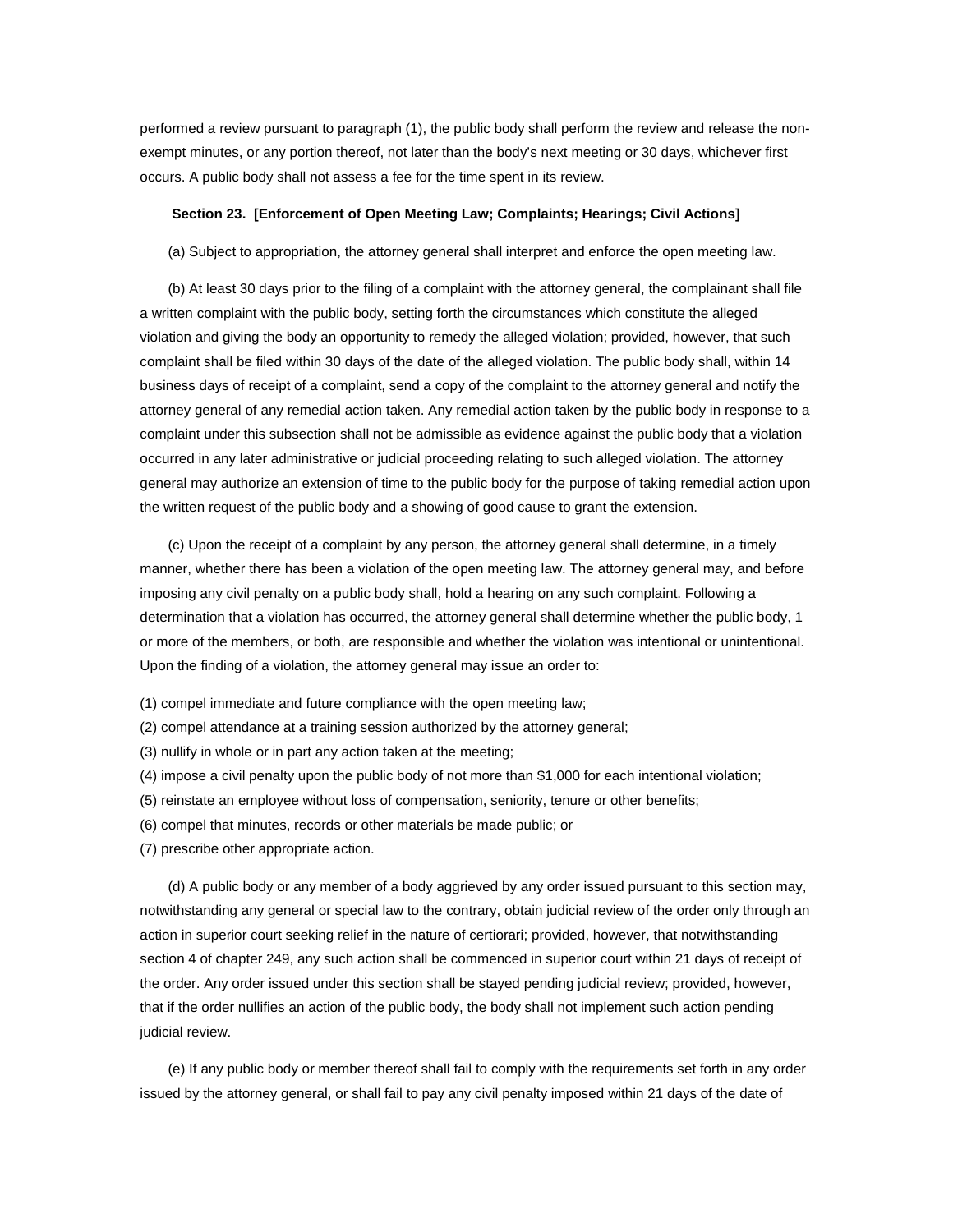issuance of such order or within 30 days following the decision of the superior court if judicial review of such order has been timely sought, the attorney general may file an action to compel compliance. Such action shall be filed in Suffolk superior court with respect to state public bodies and, with respect to all other public bodies, in the superior court in any county in which the public body acts or meets. If such body or member has not timely sought judicial review of the order, such order shall not be open to review in an action to compel compliance.

(f) As an alternative to the procedure in subsection (b), the attorney general or 3 or more registered voters may initiate a civil action to enforce the open meeting law.

Any action under this subsection shall be filed in Suffolk superior court with respect to state public bodies and, with respect to all other public bodies, in the superior court in any county in which the public body acts or meets.

In any action filed pursuant to this subsection, in addition to all other remedies available to the superior court, in law or in equity, the court shall have all of the remedies set forth in subsection (c).

In any action filed under this subsection, the order of notice on the complaint shall be returnable not later than 10 days after the filing and the complaint shall be heard and determined on the return day or on such day as the court shall fix, having regard to the speediest possible determination of the cause consistent with the rights of the parties; provided, however, that orders may be issued at any time on or after the filing of the complaint without notice when such order is necessary to fulfill the purposes of the open meeting law. In the hearing of any action under this subsection, the burden shall be on the respondent to show by a preponderance of the evidence that the action complained of in such complaint was in accordance with and authorized by the open meeting law; provided, however, that no civil penalty may be imposed on an individual absent proof that the action complained of violated the open meeting law.

(g) It shall be a defense to the imposition of a penalty that the public body, after full disclosure, acted in good faith compliance with the advice of the public body's legal counsel.

(h) Payment of civil penalties under this section paid to or received by the attorney general shall be paid into the general fund of the commonwealth.

#### **Section 24. [Investigation by Attorney General of Violations of Open Meeting Law]**

(a) Whenever the attorney general has reasonable cause to believe that a person, including any public body and any other state, regional, county, municipal or other governmental official or entity, has violated the open meeting law, the attorney general may conduct an investigation to ascertain whether in fact such person has violated the open meeting law. Upon notification of an investigation, any person, public body or any other state, regional, county, municipal or other governmental official or entity who is the subject of an investigation, shall make all information necessary to conduct such investigation available to the attorney general. In the event that the person, public body or any other state, regional, county, municipal or other governmental official or entity being investigated does not voluntarily provide relevant information to the attorney general within 30 days of receiving notice of the investigation, the attorney general may: (1) take testimony under oath concerning such alleged violation of the open meeting law; (2) examine or cause to be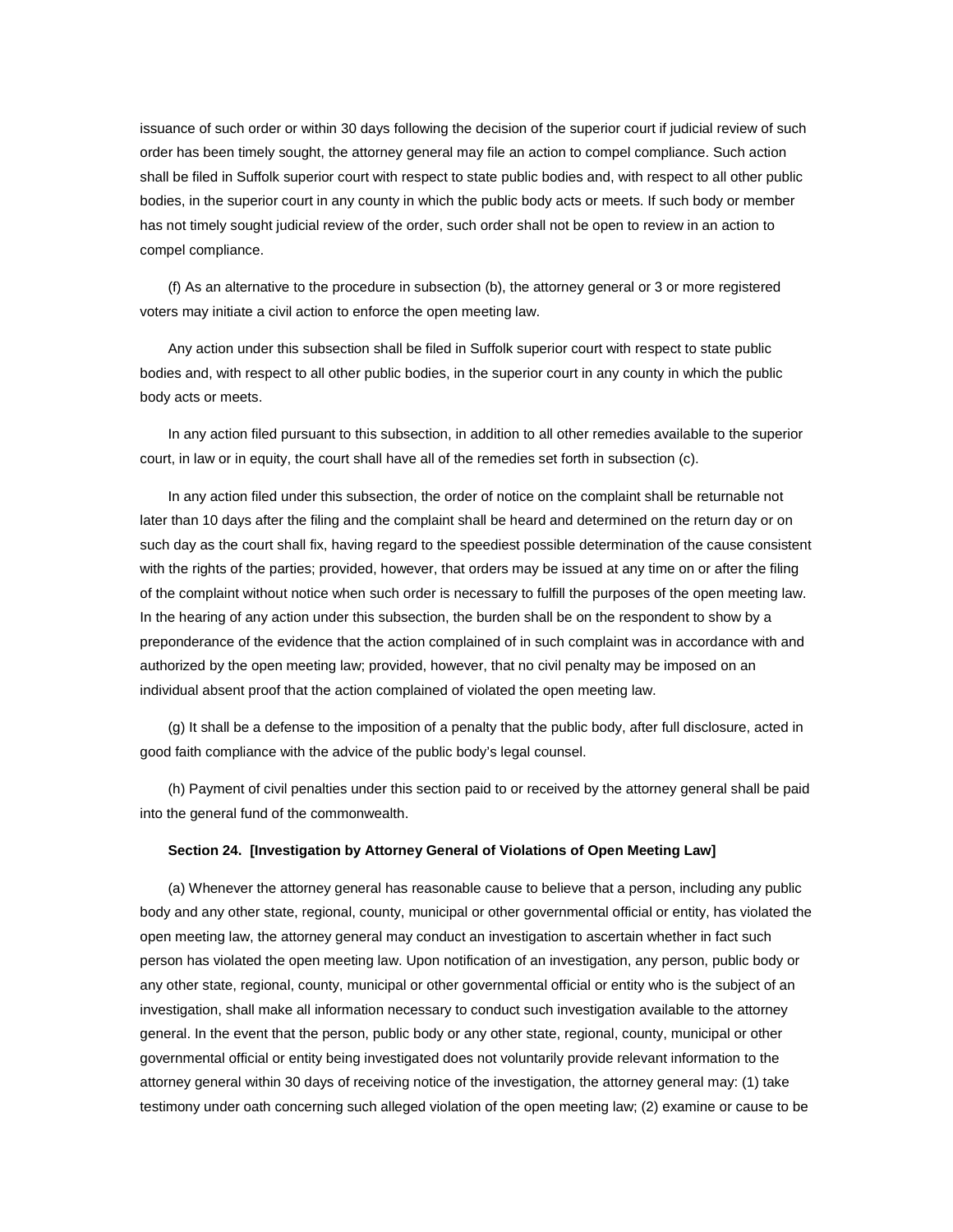examined any documentary material of whatever nature relevant to such alleged violation of the open meeting law; and (3) require attendance during such examination of documentary material of any person having knowledge of the documentary material and take testimony under oath or acknowledgment in respect of any such documentary material. Such testimony and examination shall take place in the county where such person resides or has a place of business or, if the parties consent or such person is a nonresident or has no place of business within the commonwealth, in Suffolk county.

(b) Notice of the time, place and cause of such taking of testimony, examination or attendance shall be given by the attorney general at least 10 days prior to the date of such taking of testimony or examination.

(c) Service of any such notice may be made by: (1) delivering a duly-executed copy to the person to be served or to a partner or to any officer or agent authorized by appointment or by law to receive service of process on behalf of such person; (2) delivering a duly-executed copy to the principal place of business in the commonwealth of the person to be served; or (3) mailing by registered or certified mail a duly-executed copy addressed to the person to be served at the principal place of business in the commonwealth or, if said person has no place of business in the commonwealth, to his principal office or place of business.

(d) Each such notice shall: (1) state the time and place for the taking of testimony or the examination and the name and address of each person to be examined, if known and, if the name is not known, a general description sufficient to identify him or the particular class or group to which he belongs; (2) state the statute and section thereof, the alleged violation of which is under investigation and the general subject matter of the investigation; (3) describe the class or classes of documentary material to be produced thereunder with reasonable specificity, so as fairly to indicate the material demanded; (4) prescribe a return date within which the documentary material is to be produced; and (5) identify the members of the attorney general's staff to whom such documentary material is to be made available for inspection and copying.

(e) No such notice shall contain any requirement which would be unreasonable or improper if contained in a subpoena duces tecum issued by a court of the commonwealth or require the disclosure of any documentary material which would be privileged, or which for any other reason would not be required by a subpoena duces tecum issued by a court of the commonwealth.

(f) Any documentary material or other information produced by any person pursuant to this section shall not, unless otherwise ordered by a court of the commonwealth for good cause shown, be disclosed to any person other than the authorized agent or representative of the attorney general, unless with the consent of the person producing the same; provided, however, that such material or information may be disclosed by the attorney general in court pleadings or other papers filed in court.

(g) At any time prior to the date specified in the notice, or within 21 days after the notice has been served, whichever period is shorter, the court may, upon motion for good cause shown, extend such reporting date or modify or set aside such demand or grant a protective order in accordance with the standards set forth in Rule 26(c) of the Massachusetts Rules of Civil Procedure. The motion may be filed in the superior court of the county in which the person served resides or has his usual place of business or in Suffolk county. This section shall not be applicable to any criminal proceeding nor shall information obtained under the authority of this section be admissible in evidence in any criminal prosecution for substantially identical transactions.